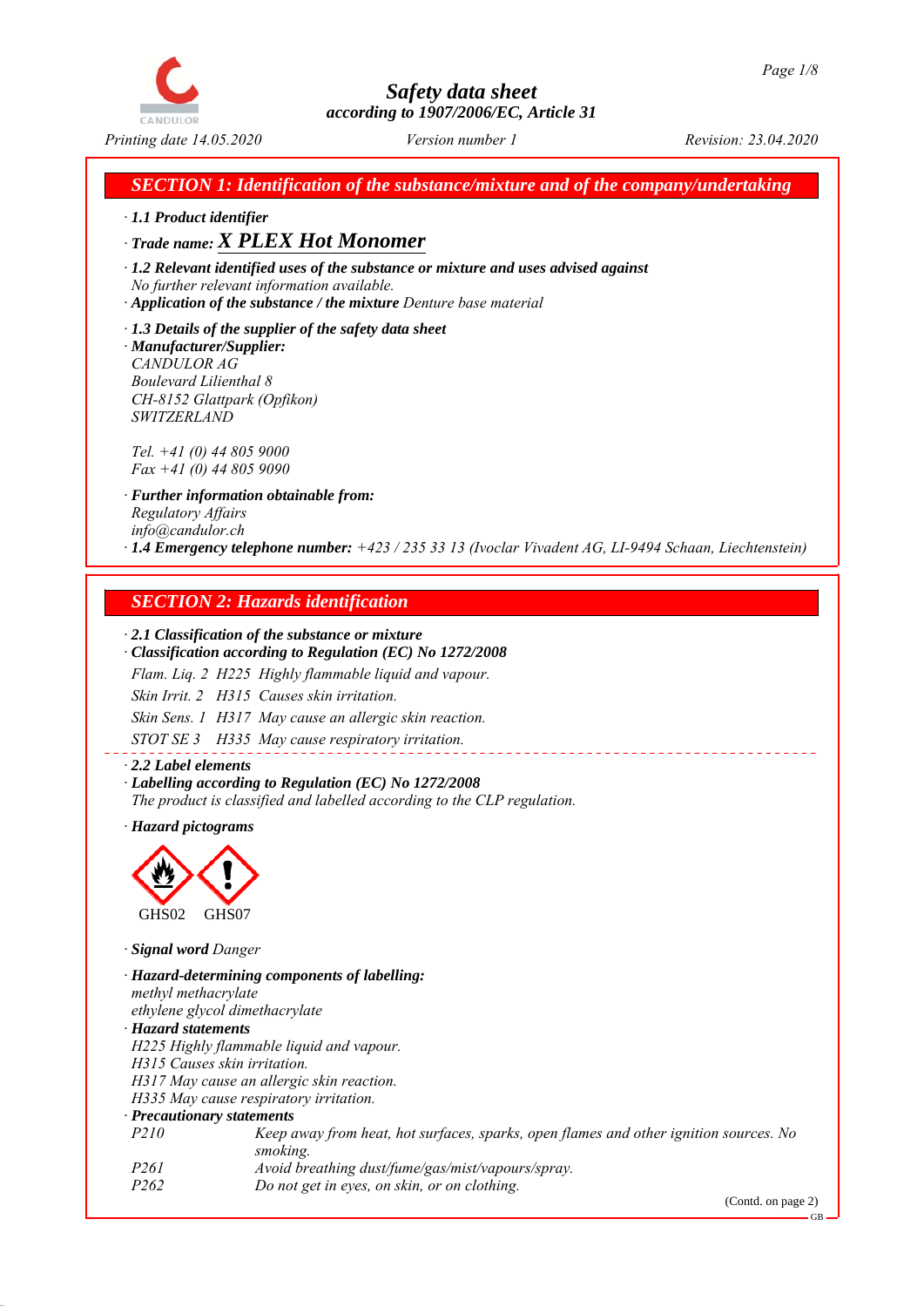*Printing date 14.05.2020 Revision: 23.04.2020 Version number 1*

## *Trade name: X PLEX Hot Monomer*

(Contd. of page 1)

*P280 Wear protective gloves/protective clothing/eye protection/face protection. P303+P361+P353 IF ON SKIN (or hair): Take off immediately all contaminated clothing. Rinse skin with water [or shower]. P501 Dispose of contents/container in accordance with local/regional/national/international regulations.*

*ꞏ 2.3 Other hazards*

*ꞏ Results of PBT and vPvB assessment*

*ꞏ PBT: Not applicable.*

*ꞏ vPvB: Not applicable.*

*SECTION 3: Composition/information on ingredients*

*ꞏ 3.2 Chemical characterisation: Mixtures*

*ꞏ Description: Mixture of substances listed below with nonhazardous additions.*

| $CAS: 80-62-6$<br>50-100%<br>methyl methacrylate                                  |  |
|-----------------------------------------------------------------------------------|--|
|                                                                                   |  |
| EINECS: 201-297-1<br>Flam. Liq. 2, H225; Skin Irrit. 2, H315; Skin Sens. 1, H317; |  |
| Reg.nr.: 01-2119452498-28-XXXX STOT SE 3, H335                                    |  |
| $CAS: 97-90-5$<br>$3 - 10\%$<br>ethylene glycol dimethacrylate                    |  |
| EINECS: 202-617-2<br>Skin Sens. 1, H317; STOT SE 3, H335                          |  |
| $Reg.nr.: 01-2119965172-38-XXXX$                                                  |  |

*ꞏ Additional information: For the wording of the listed hazard phrases refer to section 16.*

### *SECTION 4: First aid measures*

*ꞏ 4.1 Description of first aid measures*

*ꞏ General information: Immediately remove any clothing soiled by the product.*

*ꞏ After inhalation:*

*Supply fresh air; consult doctor in case of complaints.*

*In case of unconsciousness place patient stably in side position for transportation.*

*ꞏ After skin contact:*

*Immediately rinse with water.*

*If skin irritation continues, consult a doctor.*

- *ꞏ After eye contact: Rinse opened eye for several minutes under running water. Then consult a doctor.*
- *ꞏ After swallowing:*

*Rinse out mouth and then drink plenty of water.*

*Do not induce vomiting; call for medical help immediately.*

*ꞏ 4.2 Most important symptoms and effects, both acute and delayed No further relevant information available.*

*ꞏ 4.3 Indication of any immediate medical attention and special treatment needed*

*No further relevant information available.*

#### *SECTION 5: Firefighting measures*

*ꞏ 5.1 Extinguishing media*

*ꞏ Suitable extinguishing agents: CO2, powder or water spray. Fight larger fire with alcohol resistant foam.*

- *ꞏ For safety reasons unsuitable extinguishing agents: Water with full jet*
- *ꞏ 5.2 Special hazards arising from the substance or mixture No further relevant information available.*
- *ꞏ 5.3 Advice for firefighters*

*ꞏ Protective equipment: No special measures required.*

(Contd. on page 3)

GB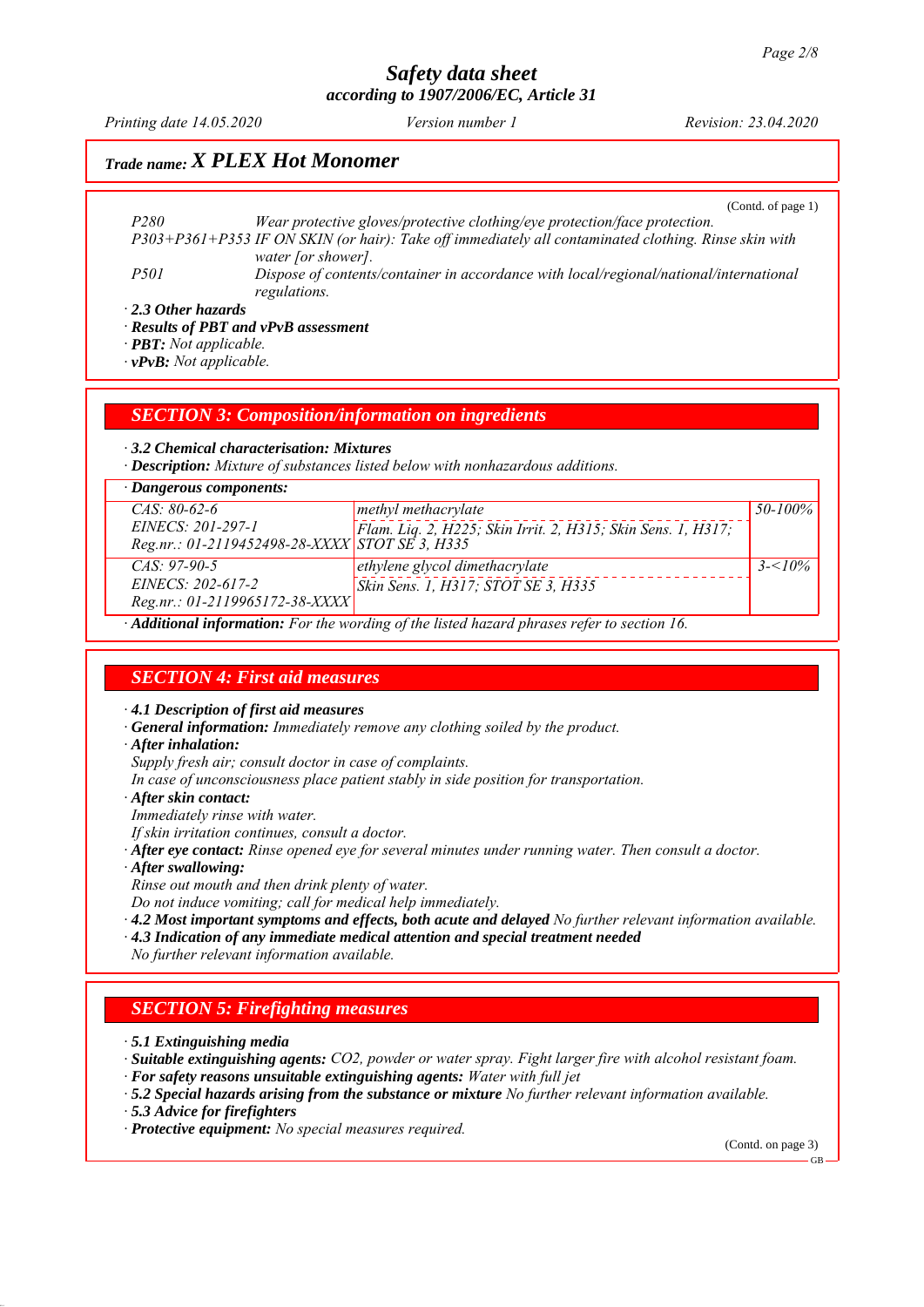*Printing date 14.05.2020 Revision: 23.04.2020 Version number 1*

(Contd. of page 2)

## *Trade name: X PLEX Hot Monomer*

*ꞏ Additional information Cool endangered receptacles with water spray.*

#### *SECTION 6: Accidental release measures*

- *ꞏ 6.1 Personal precautions, protective equipment and emergency procedures Wear protective equipment. Keep unprotected persons away.*
- *ꞏ 6.2 Environmental precautions: Do not allow to enter sewers/ surface or ground water.*
- *ꞏ 6.3 Methods and material for containment and cleaning up:*

*Absorb with liquid-binding material (sand, diatomite, acid binders, universal binders, sawdust). Ensure adequate ventilation.*

- *ꞏ 6.4 Reference to other sections*
- *See Section 7 for information on safe handling.*
- *See Section 8 for information on personal protection equipment.*

*See Section 13 for disposal information.*

#### *SECTION 7: Handling and storage*

*ꞏ 7.1 Precautions for safe handling*

*Only adequately trained personnel should handle this product. Ensure good ventilation/exhaustion at the workplace. For use in dentistry only.*

- *ꞏ Information about fire and explosion protection: Keep ignition sources away - Do not smoke. Protect against electrostatic charges.*
- *ꞏ 7.2 Conditions for safe storage, including any incompatibilities*
- *ꞏ Storage:*
- *ꞏ Requirements to be met by storerooms and receptacles: Store in a cool location. Store only in the original receptacle.*
- 
- *ꞏ Information about storage in one common storage facility: Store away from oxidising agents.*
- *ꞏ Further information about storage conditions:*
- *Keep container tightly sealed. Store receptacle in a well ventilated area. Protect from heat and direct sunlight.*
- *ꞏ 7.3 Specific end use(s) No further relevant information available.*

#### *SECTION 8: Exposure controls/personal protection*

*ꞏ Additional information about design of technical facilities: No further data; see item 7.*

*ꞏ 8.1 Control parameters*

*ꞏ Ingredients with limit values that require monitoring at the workplace:*

*CAS: 80-62-6 methyl methacrylate*

*WEL Short-term value: 416 mg/m³, 100 ppm*

*Long-term value: 208 mg/m³, 50 ppm*

*ꞏ Additional information: The lists valid during the making were used as basis.*

- *ꞏ 8.2 Exposure controls*
- *ꞏ Personal protective equipment:*
- *ꞏ General protective and hygienic measures:*
- *Usual hygienic measures for dental practice and dental laboratories. Keep away from foodstuffs, beverages and feed.*

(Contd. on page 4)

GB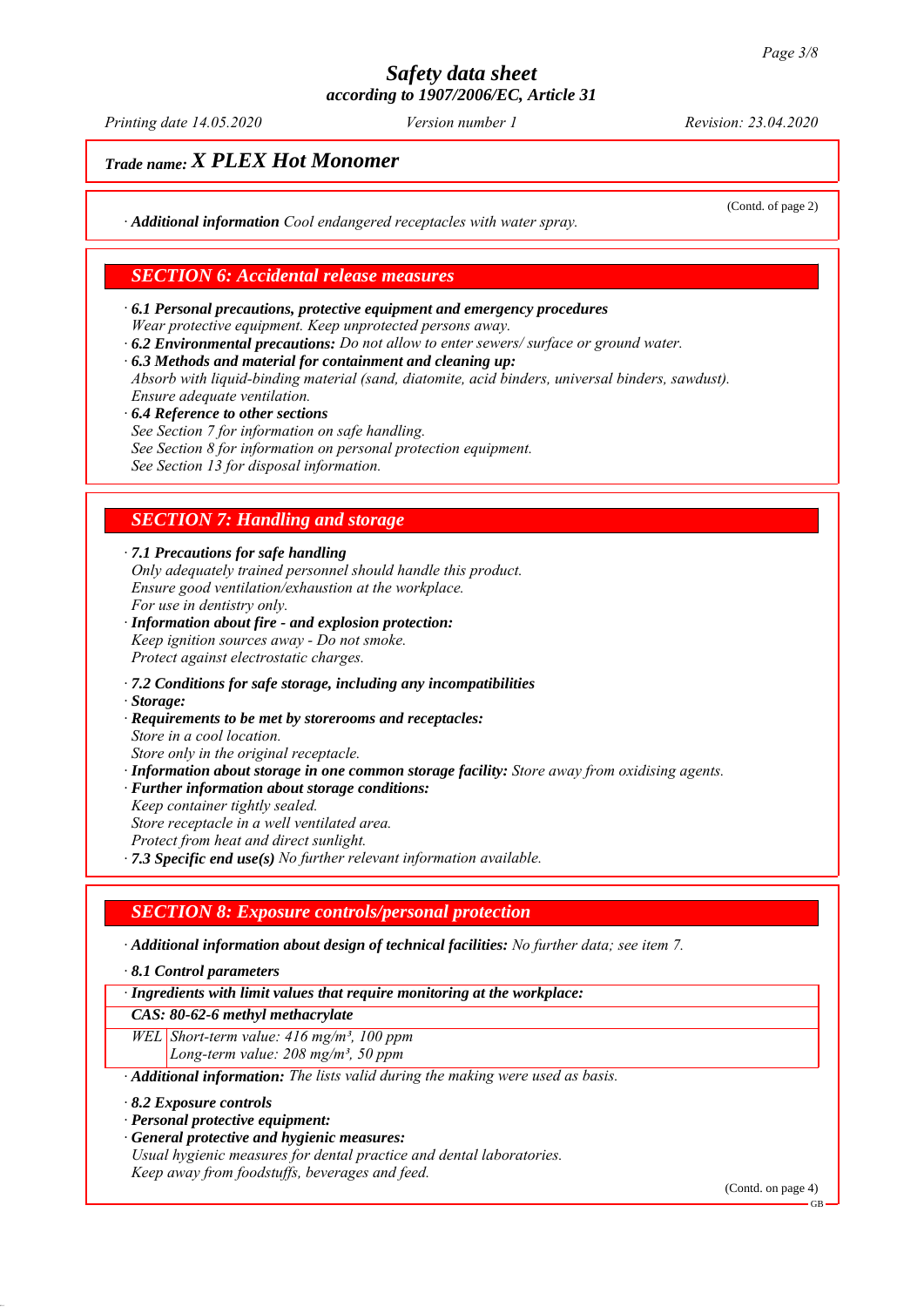*Printing date 14.05.2020 Revision: 23.04.2020 Version number 1*

# *Trade name: X PLEX Hot Monomer*



| · 9.1 Information on basic physical and chemical properties<br><b>General Information</b> |                                                                                                 |
|-------------------------------------------------------------------------------------------|-------------------------------------------------------------------------------------------------|
| $\cdot$ Appearance:                                                                       |                                                                                                 |
| Form:                                                                                     | Fluid                                                                                           |
| Colour:                                                                                   | Colourless                                                                                      |
| $\cdot$ <i>Odour:</i>                                                                     | Pungent                                                                                         |
| Odour threshold:                                                                          | Not determined.                                                                                 |
| $\cdot$ pH-value:                                                                         | Not determined.                                                                                 |
| $\cdot$ Change in condition                                                               |                                                                                                 |
| <b>Melting point/freezing point:</b>                                                      | -48 °C                                                                                          |
| Initial boiling point and boiling range: $101 \text{°C}$                                  |                                                                                                 |
| · Flash point:                                                                            | 10 °C                                                                                           |
| · Ignition temperature:                                                                   | 430 °C                                                                                          |
| $\cdot$ Auto-ignition temperature:                                                        | Product is not selfigniting.                                                                    |
| $\cdot$ Explosive properties:                                                             | Product is not explosive. However, formation of explosive air/<br>vapour mixtures are possible. |
|                                                                                           | (Contd. on page 5)                                                                              |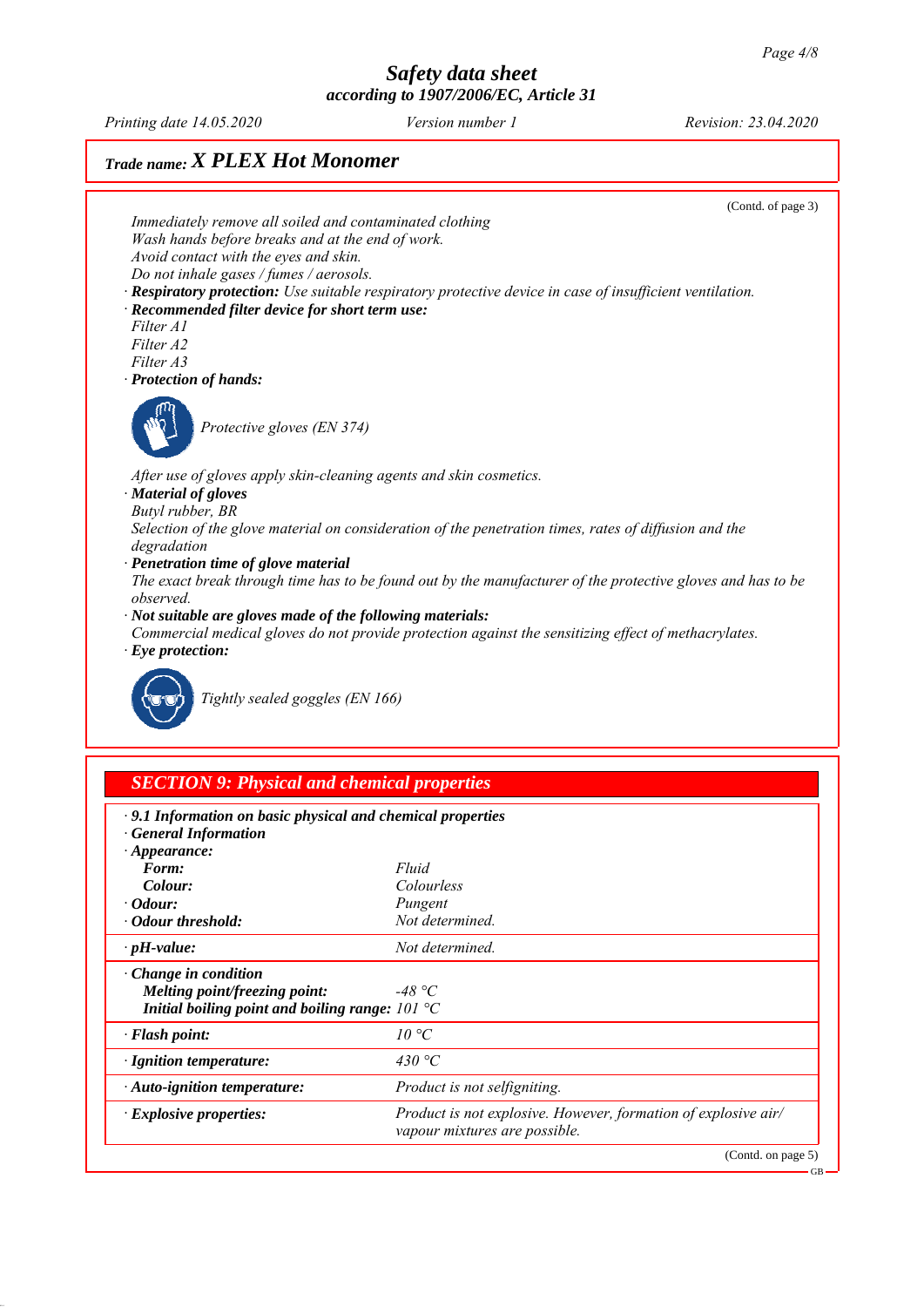## *Trade name: X PLEX Hot Monomer*

|                                           | (Contd. of page 4)                         |  |
|-------------------------------------------|--------------------------------------------|--|
| $\cdot$ Explosion limits:                 |                                            |  |
| Lower:                                    | 2.1 Vol $\%$                               |  |
| <b>Upper:</b>                             | $12.5$ Vol $\%$                            |  |
| $\cdot$ Vapour pressure at 20 $\cdot$ C:  | $47$ hPa                                   |  |
| $\cdot$ Density at 20 $\cdot$ C:          | $0.943$ g/cm <sup>3</sup>                  |  |
| $\cdot$ Relative density                  | Not determined.                            |  |
| · Vapour density                          | Not determined.                            |  |
| $\cdot$ Evaporation rate                  | Not determined.                            |  |
| $\cdot$ Solubility in / Miscibility with  |                                            |  |
| water at $20^{\circ}$ C:                  | $1.6$ g/l                                  |  |
| · Partition coefficient: n-octanol/water: | Not determined.                            |  |
| $\cdot$ Viscosity:                        |                                            |  |
| Dynamic:                                  | Not determined.                            |  |
| Kinematic:                                | Not determined.                            |  |
| $\cdot$ 9.2 Other information             | No further relevant information available. |  |

#### *SECTION 10: Stability and reactivity*

*ꞏ 10.1 Reactivity No further relevant information available.*

- *ꞏ 10.2 Chemical stability Stable under normal handling and storage conditions.*
- *ꞏ Thermal decomposition / conditions to be avoided: No decomposition if used according to specifications.*
- *ꞏ 10.3 Possibility of hazardous reactions*

*Forms explosive gas mixture with air.*

*Reacts with strong oxidising agents.*

*Exothermic polymerisation.*

*ꞏ 10.4 Conditions to avoid No further relevant information available.*

- *ꞏ 10.5 Incompatible materials: No further relevant information available.*
- *ꞏ 10.6 Hazardous decomposition products: None under normal conditions of storage and use.*

### *SECTION 11: Toxicological information*

*ꞏ 11.1 Information on toxicological effects*

*ꞏ Acute toxicity Based on available data, the classification criteria are not met.*

#### *ꞏ LD/LC50 values relevant for classification:*

*CAS: 80-62-6 methyl methacrylate*

*Oral LD50 7872 mg/kg (rat)*

*ꞏ Skin corrosion/irritation*

*Causes skin irritation.*

*ꞏ Serious eye damage/irritation Based on available data, the classification criteria are not met.*

*ꞏ Respiratory or skin sensitisation*

*May cause an allergic skin reaction.*

*ꞏ Additional toxicological information: No further relevant information available.*

- *ꞏ Germ cell mutagenicity Based on available data, the classification criteria are not met.*
- *ꞏ Carcinogenicity Based on available data, the classification criteria are not met.*
- *ꞏ Reproductive toxicity Based on available data, the classification criteria are not met.*

*ꞏ STOT-single exposure*

*May cause respiratory irritation.*

*ꞏ STOT-repeated exposure Based on available data, the classification criteria are not met.*

(Contd. on page 6)

GB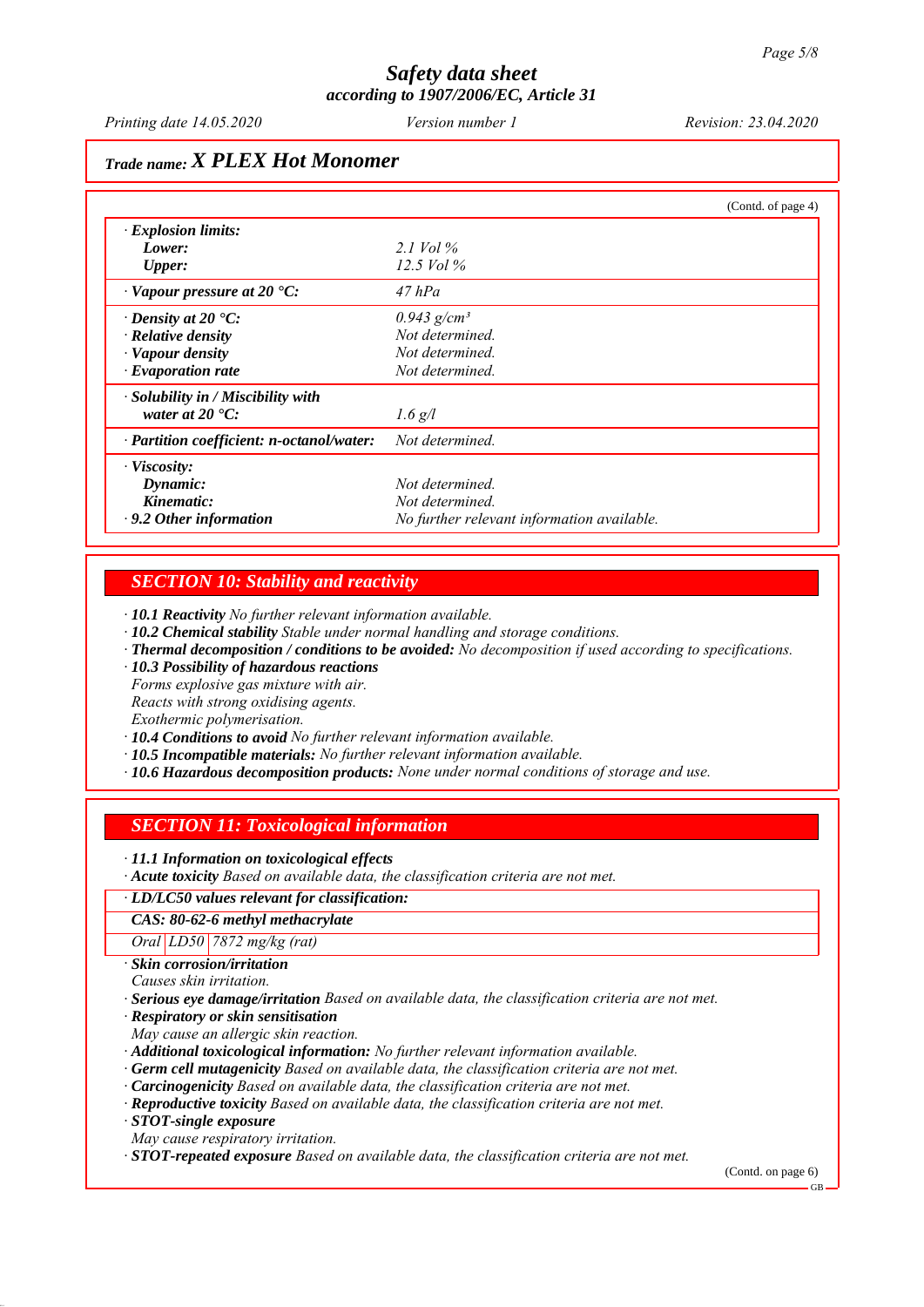*Printing date 14.05.2020 Revision: 23.04.2020 Version number 1*

(Contd. of page 5)

# *Trade name: X PLEX Hot Monomer*

*ꞏ Aspiration hazard Based on available data, the classification criteria are not met.*

#### *SECTION 12: Ecological information*

#### *ꞏ 12.1 Toxicity*

*ꞏ Aquatic toxicity: No further relevant information available.*

- *ꞏ 12.2 Persistence and degradability No further relevant information available.*
- *ꞏ 12.3 Bioaccumulative potential No further relevant information available.*
- *ꞏ 12.4 Mobility in soil No further relevant information available.*
- *ꞏ Additional ecological information:*
- *ꞏ General notes:*

*Water hazard class 1 (German Regulation) (Self-assessment): slightly hazardous for water Do not allow undiluted product or large quantities of it to reach ground water, water course or sewage system.*

- *ꞏ 12.5 Results of PBT and vPvB assessment*
- *ꞏ PBT: Not applicable.*
- *ꞏ vPvB: Not applicable.*
- *ꞏ 12.6 Other adverse effects No further relevant information available.*

#### *SECTION 13: Disposal considerations*

#### *ꞏ 13.1 Waste treatment methods*

*ꞏ Recommendation*

*Must not be disposed together with household garbage. Do not allow product to reach sewage system. Take to an approved landfill or a waste incineration plant, under conditions approved by the local authority.*

*ꞏ Uncleaned packaging:*

*ꞏ Recommendation: Disposal must be made according to official regulations.*

| $\cdot$ 14.1 UN-Number                                         |                                         |
|----------------------------------------------------------------|-----------------------------------------|
| · ADR/RID/ADN, IMDG, IATA                                      | <i>UN1247</i>                           |
| $\cdot$ 14.2 UN proper shipping name                           |                                         |
| $-ADR/RID/ADN$                                                 | 1247 METHYL METHACRYLATE MONOMER,       |
|                                                                | <i>STABILIZED</i>                       |
| $\cdot$ IMDG, IATA                                             | METHYL METHACRYLATE MONOMER, STABILIZED |
| $\cdot$ 14.3 Transport hazard class(es)<br>$\cdot$ ADR/RID/ADN |                                         |
|                                                                |                                         |
| $\cdot Class$                                                  | 3 (F1) Flammable liquids.               |
| $\cdot$ <i>Label</i>                                           |                                         |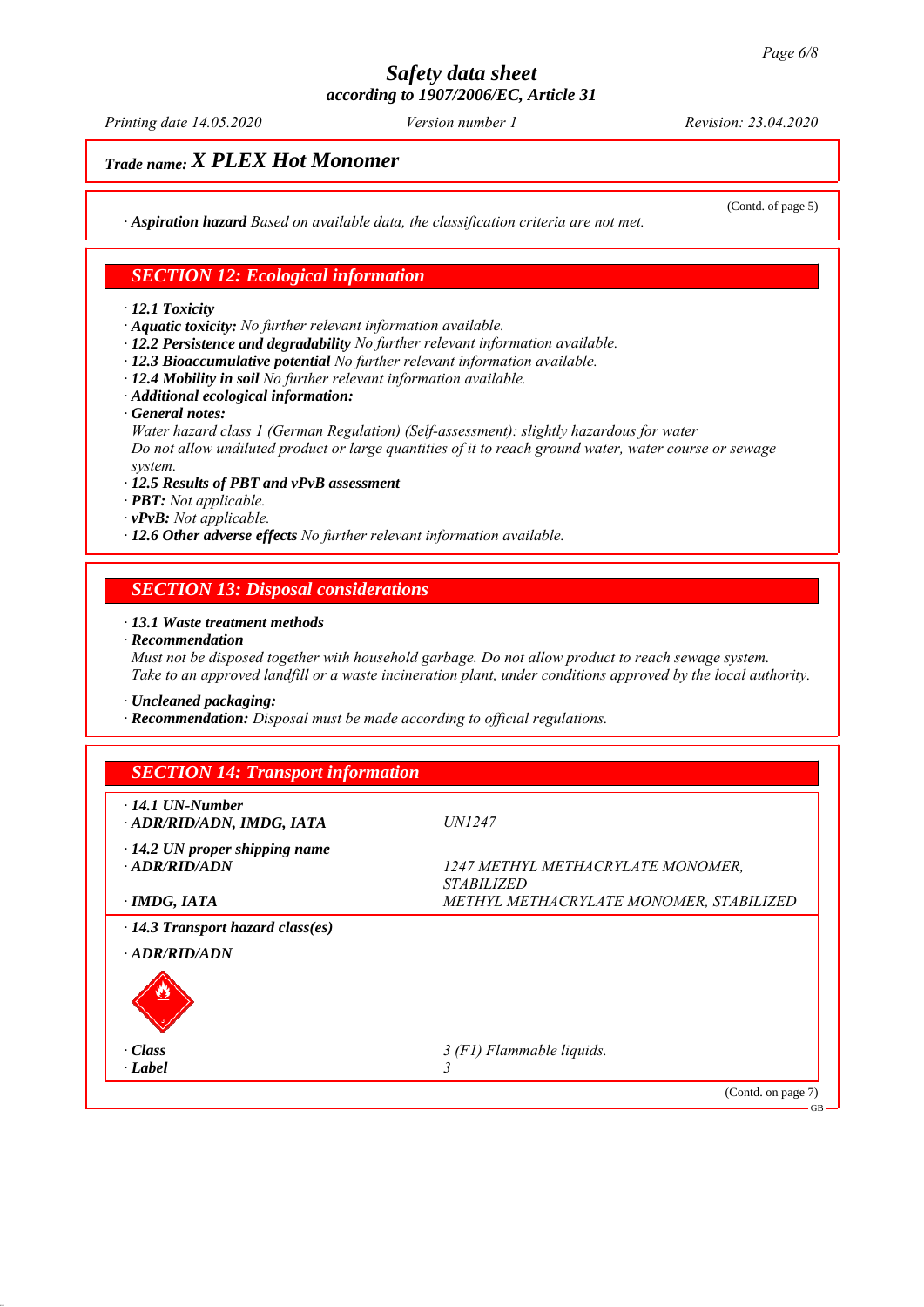*Printing date 14.05.2020 Revision: 23.04.2020 Version number 1*

# *Trade name: X PLEX Hot Monomer*

|                                                                                                                                                 | (Contd. of page 6)                                                                                                                              |
|-------------------------------------------------------------------------------------------------------------------------------------------------|-------------------------------------------------------------------------------------------------------------------------------------------------|
| · IMDG, IATA                                                                                                                                    |                                                                                                                                                 |
| $\cdot Class$<br>$\cdot$ <i>Label</i>                                                                                                           | 3 Flammable liquids.<br>$\overline{3}$                                                                                                          |
| · 14.4 Packing group<br>· ADR/RID/ADN, IMDG, IATA                                                                                               | II                                                                                                                                              |
| $\cdot$ 14.5 Environmental hazards:<br>$\cdot$ Marine pollutant:                                                                                | N <sub>o</sub>                                                                                                                                  |
| $\cdot$ 14.6 Special precautions for user<br>· Hazard identification number (Kemler code):<br>· EMS Number:                                     | Warning: Flammable liquids.<br>339<br>$F-E$ , $S-D$                                                                                             |
| $\cdot$ 14.7 Transport in bulk according to Annex II of<br><b>Marpol and the IBC Code</b>                                                       | Not applicable.                                                                                                                                 |
| · Transport/Additional information:                                                                                                             |                                                                                                                                                 |
| $\cdot$ ADR/RID/ADN<br>$\cdot$ Limited quantities (LQ)<br>$\cdot$ Excepted quantities (EQ)<br>· Transport category<br>· Tunnel restriction code | II.<br>Code: E2<br>Maximum net quantity per inner packaging: 30 ml<br>Maximum net quantity per outer packaging: 500 ml<br>$\overline{2}$<br>D/E |
| $\cdot$ IMDG<br>$\cdot$ Limited quantities (LQ)<br>$\cdot$ Excepted quantities (EQ)                                                             | IL<br>Code: E2<br>Maximum net quantity per inner packaging: 30 ml<br>Maximum net quantity per outer packaging: 500 ml                           |
| · UN "Model Regulation":                                                                                                                        | UN1247, METHYL METHACRYLATE MONOMER,<br>STABILIZED, 3, II                                                                                       |

### *SECTION 15: Regulatory information*

*ꞏ 15.1 Safety, health and environmental regulations/legislation specific for the substance or mixture*

- *ꞏ Directive 2012/18/EU*
- *ꞏ Qualifying quantity (tonnes) for the application of lower-tier requirements 5000 t*
- *ꞏ Qualifying quantity (tonnes) for the application of upper-tier requirements 50000 t*
- *ꞏ REGULATION (EC) No 1907/2006 ANNEX XVII Conditions of restriction: 3*

*ꞏ National regulations:*

- *ꞏ Other regulations, limitations and prohibitive regulations*
- *The product is a medical device according to the Directive 93/42/EEC.*
- *ꞏ 15.2 Chemical safety assessment: A Chemical Safety Assessment has not been carried out.*

(Contd. on page 8)

GB